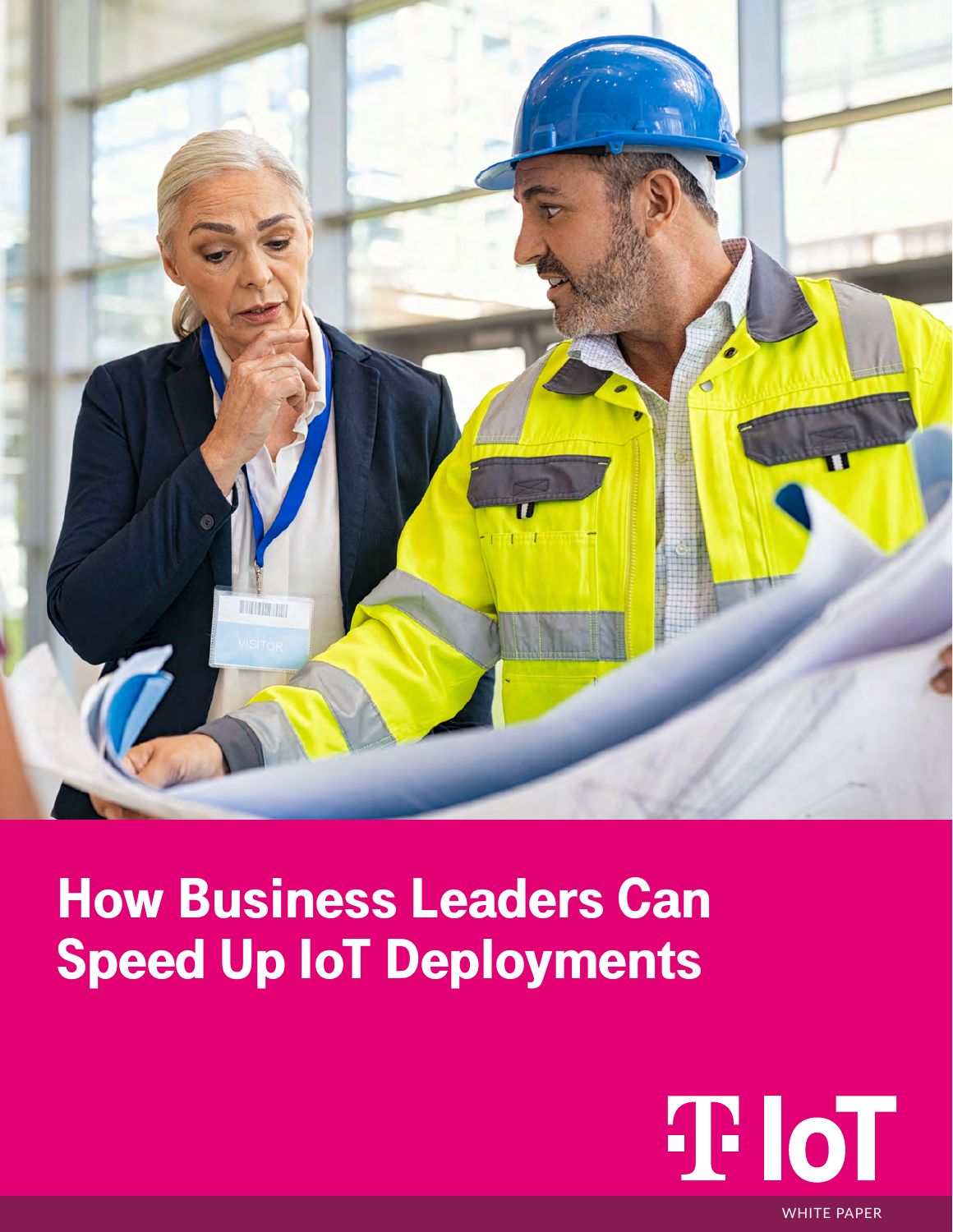Companies are struggling to swiftly deploy wireless IoT solutions to critical business needs, worsened by the disruptions of the last two years. Business leaders are engaging wireless network operators' integrated solutions to speed and scale their IoT deployments.

The abrupt and ongoing business disruptions since early 2020 have changed the way business leaders think about leveraging IoT to address their most pressing business problems: optimizing costs and improving operational efficiency.

#### **IoT systems directly address these problems by combining four elements:**

- Data from a fast-growing array of IoT devices, including sensors.
- Narrowband-IoT, LTE-M, and 4G/LTE network technologies (and 5G in future).
- IoT software applications designed for fast deployment.
- Advanced analytics at the network edge.

#### **The business benefits of this IoT combination include:**

- Amassing current, actionable data on operations, including equipment issues and status, asset tracking, transporting and warehousing goods and materials, and much more.
- Generating up-to-date end-to-end information about and visibility  $\bullet$ into the supply chain.
- Responding to sudden shifts in customer behaviors, such as new, pandemic-driven buying patterns, preferences, and priorities.
- Improving efficiency for a wide range of business processes.
- Increasing workforce productivity.
- Reducing costs in production, logistics, distribution, and more.

For business leaders now, the value of these benefits has dramatically increased, especially in an unprecedented tight labor market.

**IoT solutions are no longer academic considerations. Instead, these leaders are prioritizing fast, cost-effective IoT deployments.**

#### **These wireless IoT deployments cover highly diverse projects:**

- Extending manufacturing automation efforts into new areas and tasks.
- Support so-called work-from-anywhere initiatives for non-office workers.
- **•** Tracking the impact of changed consumer behavior.
- **Improving employee training, safety, and productivity** (for example, through augmented/virtual reality technology).
- Meeting new compliance mandates.

But quickly creating and deploying manageable IoT projects is a complex process. To simplify it, business leaders should evaluate mobile network operators, which are emerging as effective IoT solutions providers. The reason is that today's IoT projects typically rely on wireless network technologies such as LTE and Narrowband-IoT to costeffectively deploy lots of IoT devices and connect them to edge computing and analytical resources.

**As a result, mobile operators potentially are well-positioned to create integrated solutions that consist of IoT device companies, software vendors, the operators' networking technologies, and management tools, and a full set of consulting services.**

This combination can dramatically simplify IoT for customers. Business leaders should evaluate the mobile operators' IoT capabilities in light of their own IoT requirements to enable fast, targeted deployments.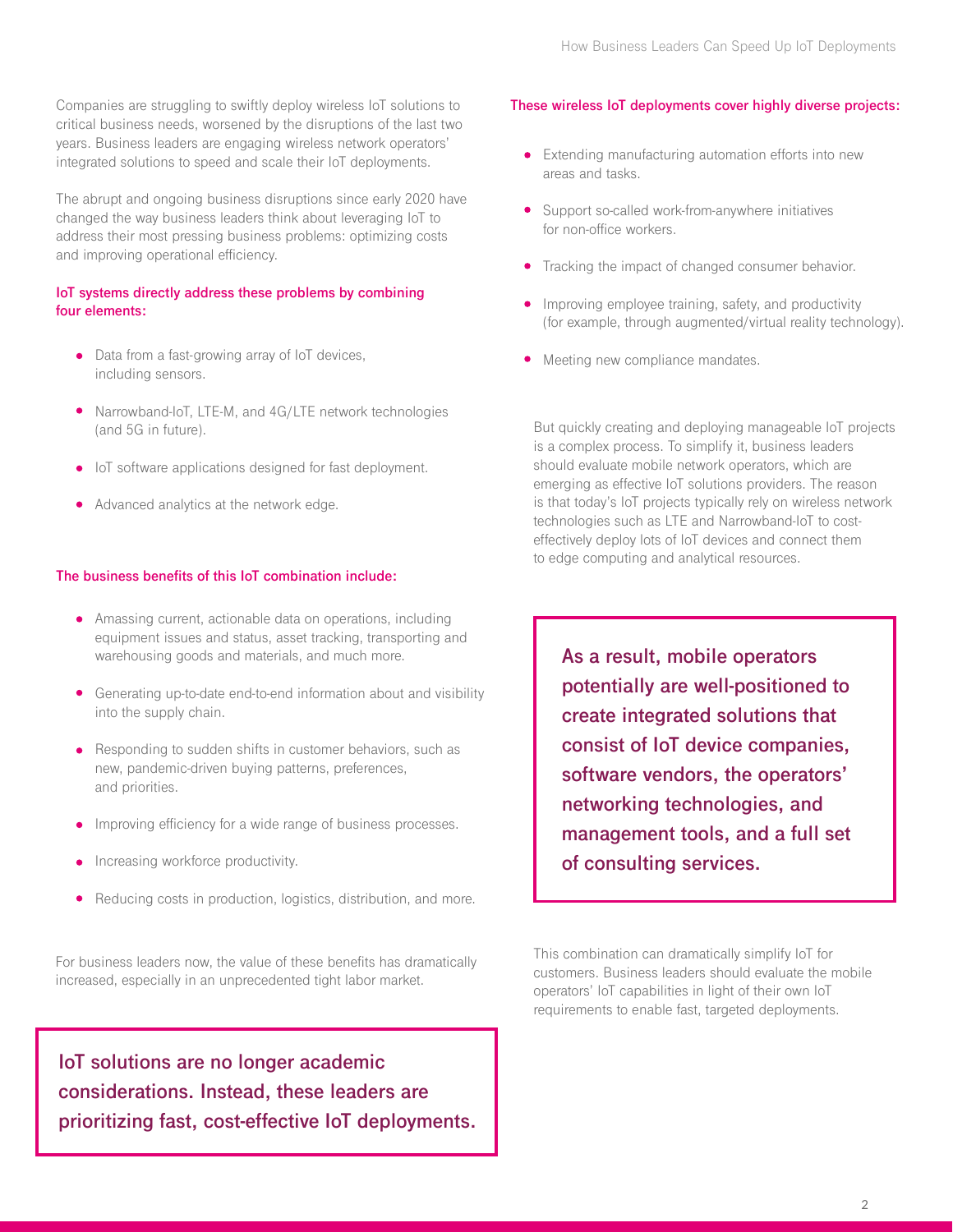## LEVERAGE INTEGRATED IoT SOLUTIONS

Business leaders responsible for IoT decisions now look to packaged, ready-to-run solutions to simplify, speed, and scale business-critical IoT deployments. Mobile network operators are well-positioned to assemble, coordinate, and install these fast-deployment solutions, if necessary, on a global basis.

IoT systems, especially large-scale ones, quickly become complex to design, procure, validate, integrate, deploy, and manage. A shortage of in-house IoT talent and experience worsens the complexity and lengthens deployment times.

**Fast-deployment solutions should enable the most common horizontal business use cases** (with provisions for adapting them to specific business requirements in vertical market segments) **including:**



#### Fleet Management

Vehicle locating and monitoring.



#### Asset Tracking

Locating, monitoring, protecting trailers, power equipment, and more.



#### Sensor Solutions

Round-the-clock monitoring and alerting for business, industrial, and manufacturing processes.

#### Smart Video Analytics

Continuous automated scanning, analysis, and alerting of security video.

### **IoT Data Point**

**An Oracle Corp. November 2021 survey of 800 enterprise IoT decision makers found that:**



## 64%

would opt for an 'off-the-shelf' IoT solution over a custom-built offering.



## 75%

of respondents want connectivity to be 'baked-in' or bundled by the solution provider.



## 70%

want providers to include data and analytics tools as part of a comprehensive solution.

Source: Oracle Corp., "[Survey Highlights Key Components to](https://www.oracle.com/emea/news/announcement/oracle-transforma-insights-enterprise-iot-adoption-survey-2021-11-10/) [Provide Enterprises with an Easier Path to IoT Adoption](https://www.oracle.com/emea/news/announcement/oracle-transforma-insights-enterprise-iot-adoption-survey-2021-11-10/)"

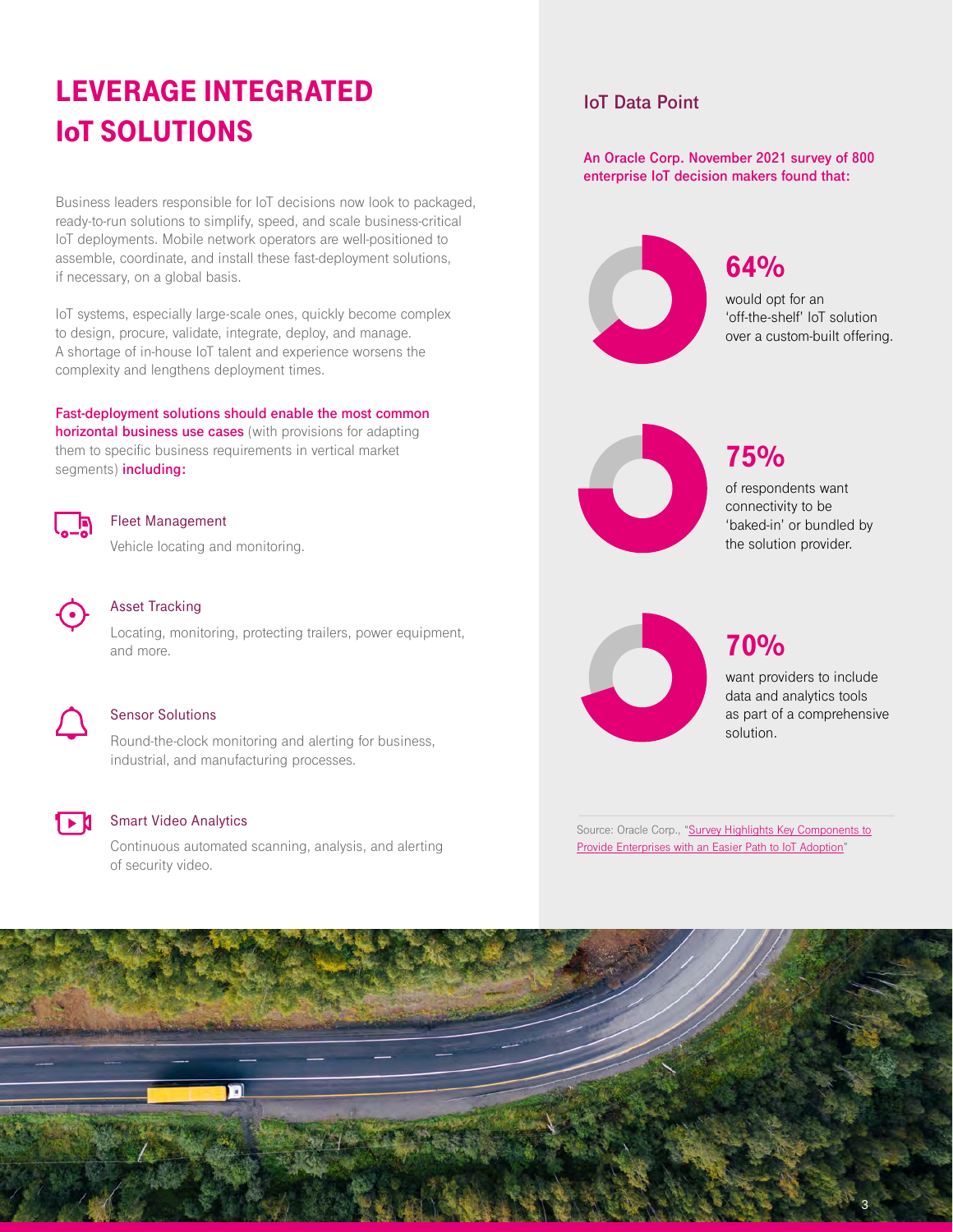## CAPABILITIES TO LOOK FOR IN INTEGRATED IoT SOLUTIONS

Two key IoT "building blocks" are certified devices and connectivity management.



Mobile operators should demonstrate a pro-active and wide-reaching program to certify and validate third-party modules, chipsets, and devices for its IoT network technologies.

## **For business leaders, the pay-off is being able to choose from an array of IoT devices, which can be quickly installed, activated, and managed.**

Some of the most common IoT devices include GPS tracking, telematics data on vehicle diagnostics and driver behavior, push button alerts, indoor air quality, refrigeration monitoring, motion detection, gas monitoring, leak detection, tank level monitoring, and much more.

To be useful, the data collected by IoT devices needs to be processed, integrated with new or existing systems, and analyzed. The mobile operator should demonstrate that it's integrated IoT solutions can transform raw data into actionable results that enable better decisions, process improvements, greater efficiency, or lower costs.

## Connectivity Management

Most importantly, the operator should have proven features and services that **enable customers to quickly leverage the available network technologies and the inventory of available IoT devices, including:** 

- A comprehensive, automated process to select, order, and provision a broad range of IoT devices.
- Turnkey eSim service to enable remote activation and configuration of IoT devices over the air.
- A range of billing models (such as recurring, prepaid, pooled, locationor time-based) that can be matched to enterprise requirements.
- Web portal with well-designed user interface, coupled with backend self-service tools to manage these capabilities.
- Real-time usage monitoring, diagnostics, and self-support features that automate connectivity management and troubleshooting, and minimize manual processes.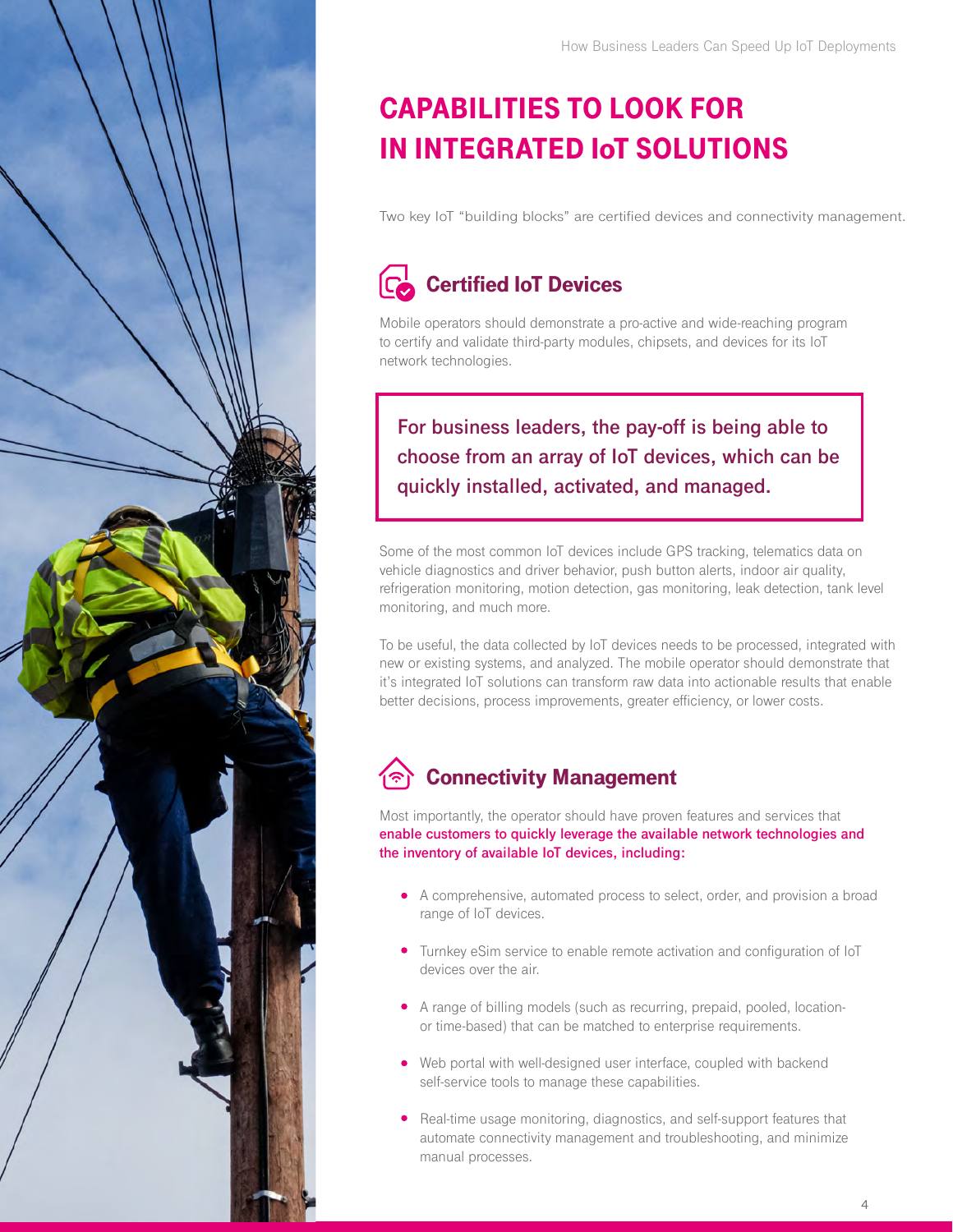

## ASSESS THE OPERATOR'S IoT CUSTOMER SERVICE/SUPPORT MODEL

Multi-national IoT deployments entail even more complexity. Business leaders struggle to piece together a patchwork of operator agreements—all with different contracts, service level agreements, management interfaces, and customer support. Mobile operators should demonstrate a customer service model that directly deals with this complexity.

#### **To simplify customer service for IoT, business leaders operators should prioritize such network operator capabilities as:**

- Dedicated account team, with specific IoT experience and expertise.
- A consultative approach that begins by identifying the customers' particular business problem, spending plan, and desired business outcomes for IoT.
- Specialist IoT consulting services that ensure support when and where needed during the project life cycle, from initial design through post-deployment support and management.
- Simple, clear, and flexible pricing plans that are consistent across regions.
- A streamlined contract framework that can be applied globally.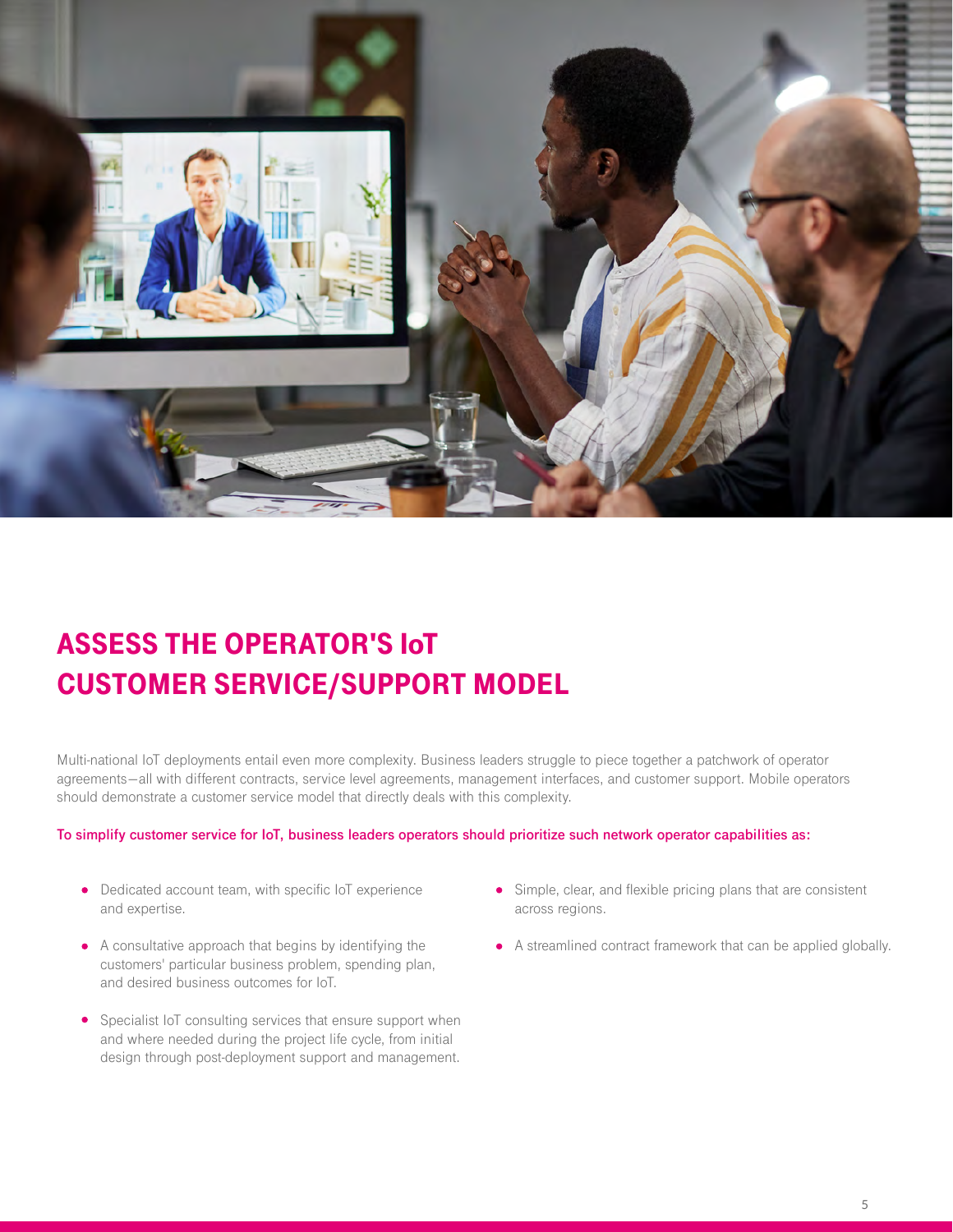## OPTIMIZE IoT PERFORMANCE BY USING VARIOUS WIRELESS NETWORK TECHNOLOGIES

Being able to leverage different wireless network technologies gives business leaders options for deploying IoT in more locations and for optimizing IoT performance and cost-effectiveness.

The mobile network operator should be able to support today's key wireless networking technologies for IoT – Narrowband-IoT, LTE-M, 4G/LTE, and 5G. Currently, these technologies offer business leaders a range of performance, reach, and cost options. They enable cost-effective, large-scale IoT deployments in multiple locations.

Narrowband-IoT and LTE-M enable very large IoT deployments, such as connected household water meters in a major city. These wireless technologies send just a small amount of data infrequently, use little power, stay connected for a long time, and are relatively low-cost.

The majority of IoT solutions today use 4G LTE, a highly capable, reliable, and widely available technology. Compared to the earlier 3G, it features lower latency and a much higher data speed, typically about 20 Mbps downloads. It supports IoT use cases that are more data-intensive such as fleet management, asset tracking, automated guided vehicles on factory floors, and video surveillance.

Mobile operators should be able to leverage these multiple wireless technologies to optimize enterprise IoT solutions to specific business problems.

## **IoT and 5G**

5G services is available today. Currently, it's found mainly in handheld devices, notably 5G-equipped smartphones. It is not yet widespread in IoT devices. But its very high bandwidth, low-latency, reliability, and availability over multiple frequencies eventually will transform enterprise IoT.

#### **Enterprises will be able to:**

Deploy cost-effectively very large numbers of data-intensive IoT devices.

 $((\gamma))$ 

Optimize in-building IoT network design, without being hobbled by network cabling.



Leverage 5G for real-time use cases.